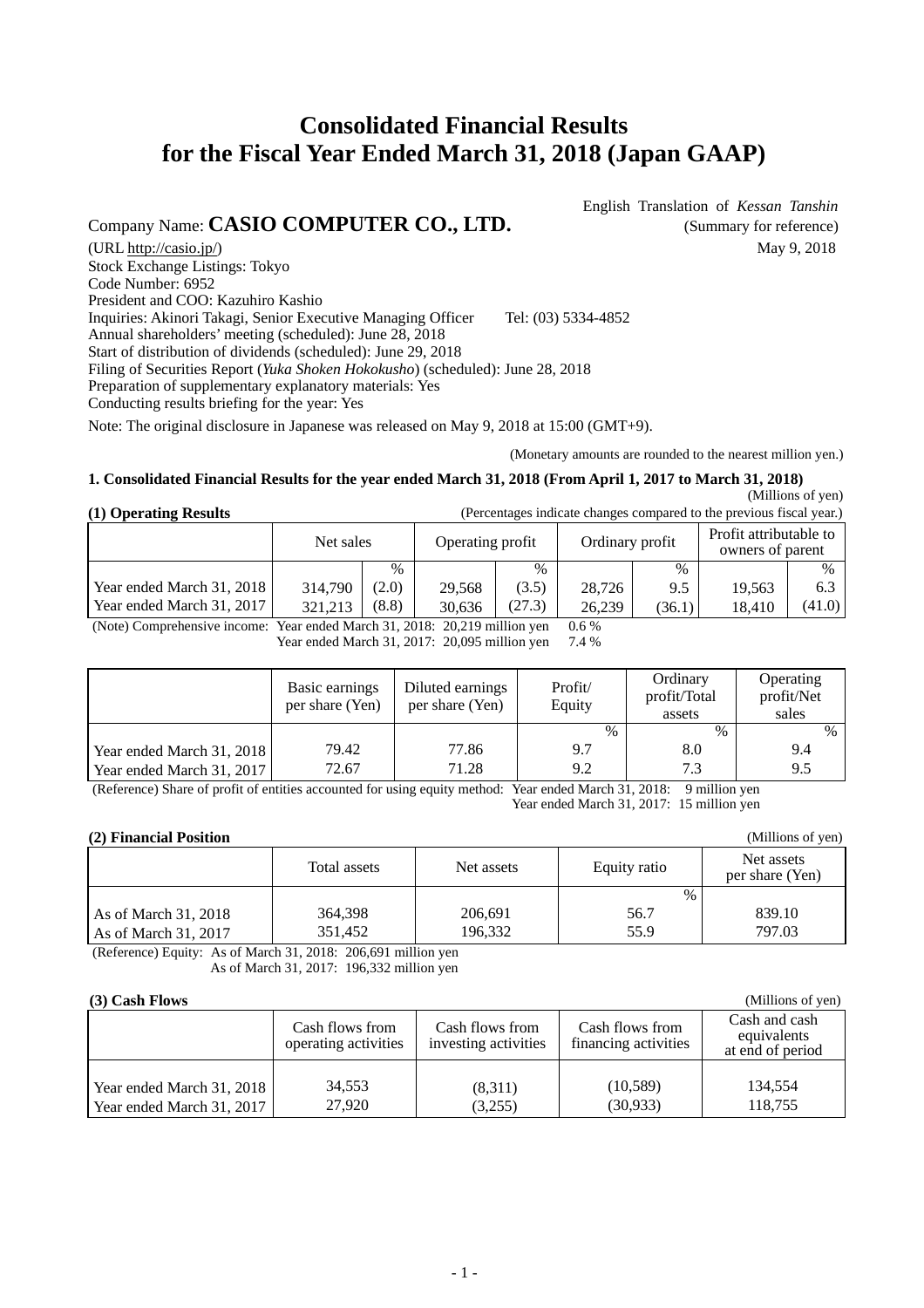### **2. Dividends**

|                            |            |                          | Dividends per share (Yen)              |       |       | Total<br>dividends           | Payout ratio   | Dividends/                   |
|----------------------------|------------|--------------------------|----------------------------------------|-------|-------|------------------------------|----------------|------------------------------|
|                            | June<br>30 | September<br>30          | March<br>December<br>Total<br>31<br>31 |       |       | payment<br>(Millions of yen) | (Consolidated) | Net assets<br>(Consolidated) |
|                            |            |                          |                                        |       |       |                              | $\%$           | $\%$                         |
| Year ended March 31, 2017  | -          | 20.00                    | Ξ.                                     | 20.00 | 40.00 | 10,053                       | 55.0           | 5.0                          |
| Year ended March 31, 2018  | -          | 20.00                    | -                                      | 30.00 | 50.00 | 12.316                       | 63.0           | 6.1                          |
| Year ending March 31, 2019 |            |                          |                                        | -     |       |                              |                |                              |
| (Forecast)                 |            | $\overline{\phantom{a}}$ |                                        |       |       |                              |                |                              |

(Note) Details of year-end dividends for the year ended March 31, 2018

Ordinary dividend: 20.00 yen Commemorative dividend: 10.00 yen

The dividends forecast for the fiscal year ending March 31, 2019 has yet to be determined.

#### **3. Consolidated Results Forecasts for Fiscal 2019 (From April 1, 2018 to March 31, 2019)**

(Millions of yen)

(Percentages indicate changes compared to the corresponding periods of the previous fiscal year.)

|                   | Net sales<br>Operating profit |      |        | Ordinary profit |        | ີ<br>Profit attributable to<br>owners of parent |        | Basic earnings<br>per share |       |
|-------------------|-------------------------------|------|--------|-----------------|--------|-------------------------------------------------|--------|-----------------------------|-------|
|                   |                               | $\%$ |        | $\%$            |        | $\%$                                            |        | $\%$                        | Yen   |
| <b>First Half</b> | 160.000                       | 4.2  | 5.000  | 2.5             | 14.000 | 2.5                                             | 10.000 | 0.5                         | 40.60 |
| Fiscal 2019       | 340.000                       | 8.0  | 35,000 | 18.4            | 33,000 | 14.9                                            | 23,000 | 17.6                        | 93.37 |

#### **Notes**

(1) Changes in significant subsidiaries (Changes in scope of consolidation): No

Newly included: -

Excluded: -

(2) Changes in accounting policies, changes in accounting estimates and retrospective restatements

- (a) Changes in accounting policies due to revision of accounting standards: No
- (b) Changes in accounting policies other than (a) above: No
- (c) Changes in accounting estimates: No
- (d) Retrospective restatements: No

(3) Number of shares outstanding (common shares)

(a) Number of shares outstanding (including treasury shares):

|     | As of March 31, 2018:                | 259,020,914 shares |
|-----|--------------------------------------|--------------------|
|     | As of March 31, 2017:                | 259,020,914 shares |
|     | (b) Number of treasury shares:       |                    |
|     | As of March 31, 2018:                | 12,696,260 shares  |
|     | As of March 31, 2017:                | 12,691,770 shares  |
| (c) | Average number of shares outstanding |                    |
|     | Year ended March 31, 2018:           | 246,326,992 shares |
|     | Year ended March 31, 2017:           | 253,317,787 shares |
|     |                                      |                    |

This report of consolidated financial results is outside the scope of audit of certified public accountants and audit corporations.

Proper Use of Business Results Forecasts and Other Notes

(Caution Concerning Forward-looking Statements)

1. The forward-looking statements contained in these materials, including business results forecasts, are based on information currently available to the company and on certain assumptions deemed to be reasonable, and are not intended to be construed as assurance that they will be accomplished in the future. Actual business results may differ substantially due to a number of factors. Please refer to (1) Analysis of Operating Results included in 1. Analysis of Operating Results and Financial Position on page 4 for the conditions that form the assumptions for business results and cautions concerning the use of business results forecasts.

2. The supplementary explanatory materials for the financial results are published on the company's official website on May 9, 2018.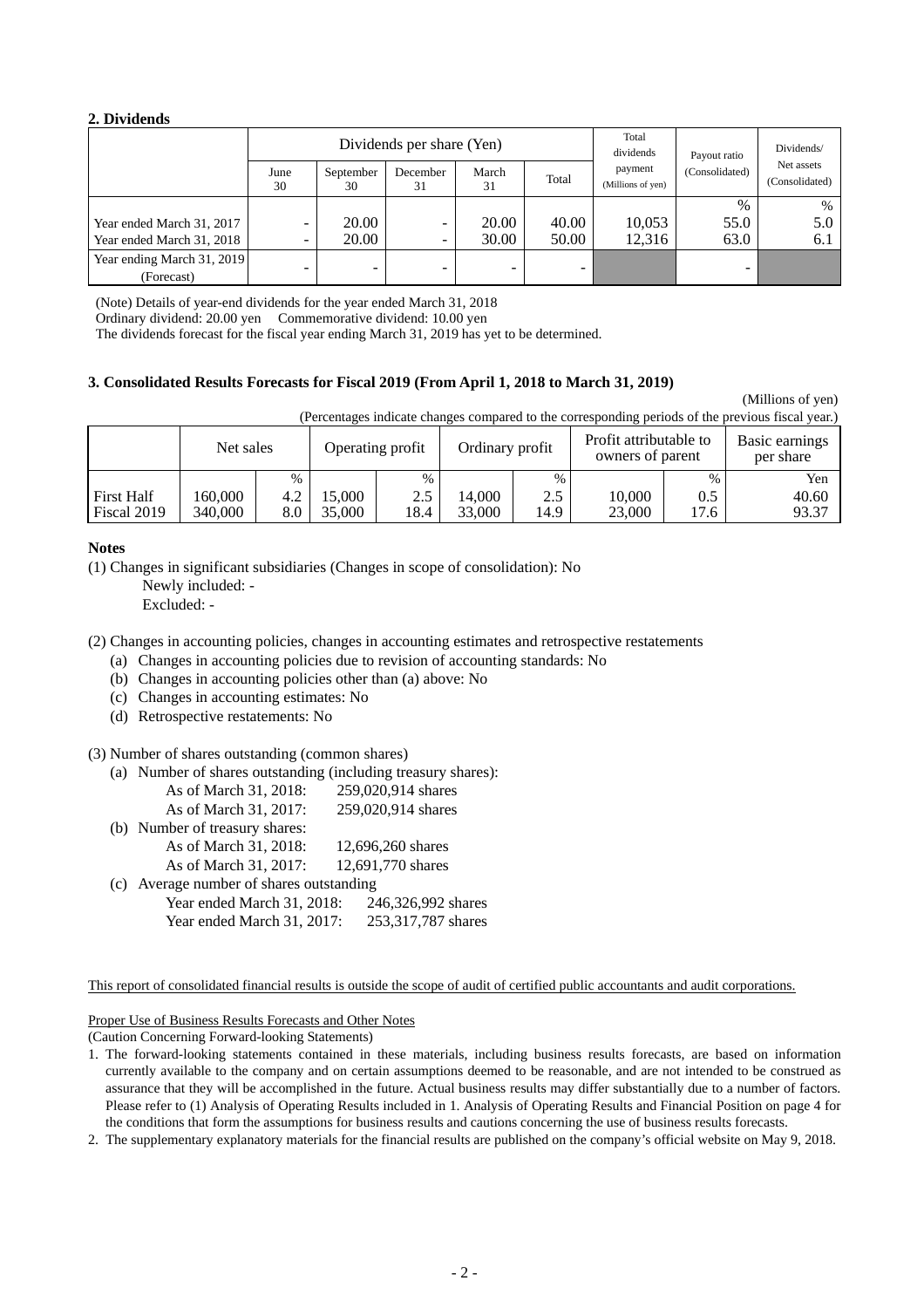## **ATTACHED MATERIALS**

| 1. |     |                                                                                                                                           |  |
|----|-----|-------------------------------------------------------------------------------------------------------------------------------------------|--|
|    | (1) |                                                                                                                                           |  |
|    | (2) | Analysis of Financial Position <b>Exercífical Position</b> 5                                                                              |  |
|    | (3) | Basic Policy on Allocation of Profit and Dividends for Fiscal 2018 and 2019 <b>manual constructs</b> and 2019 <b>5</b>                    |  |
| 2. |     |                                                                                                                                           |  |
| 3. |     | Consolidated Financial Statements and Notes <b>manufactures</b> and the statements of the statements of the statements and Notes <b>6</b> |  |
|    | (1) | Consolidated Balance Sheets <b>Executes</b> 6                                                                                             |  |
|    | (2) | Consolidated Statements of Income and Consolidated Statements of Comprehensive Income 388 88                                              |  |
|    |     | Consolidated Statements of Income                                                                                                         |  |
|    |     |                                                                                                                                           |  |
|    | (3) |                                                                                                                                           |  |
|    | (4) | Consolidated Statements of Cash Flows <b>Example 20</b> 12                                                                                |  |
|    | (5) | Notes to Consolidated Financial Statements <b>Exercise 2016</b> 13                                                                        |  |
|    |     |                                                                                                                                           |  |
|    |     | Segment Information 2014 13                                                                                                               |  |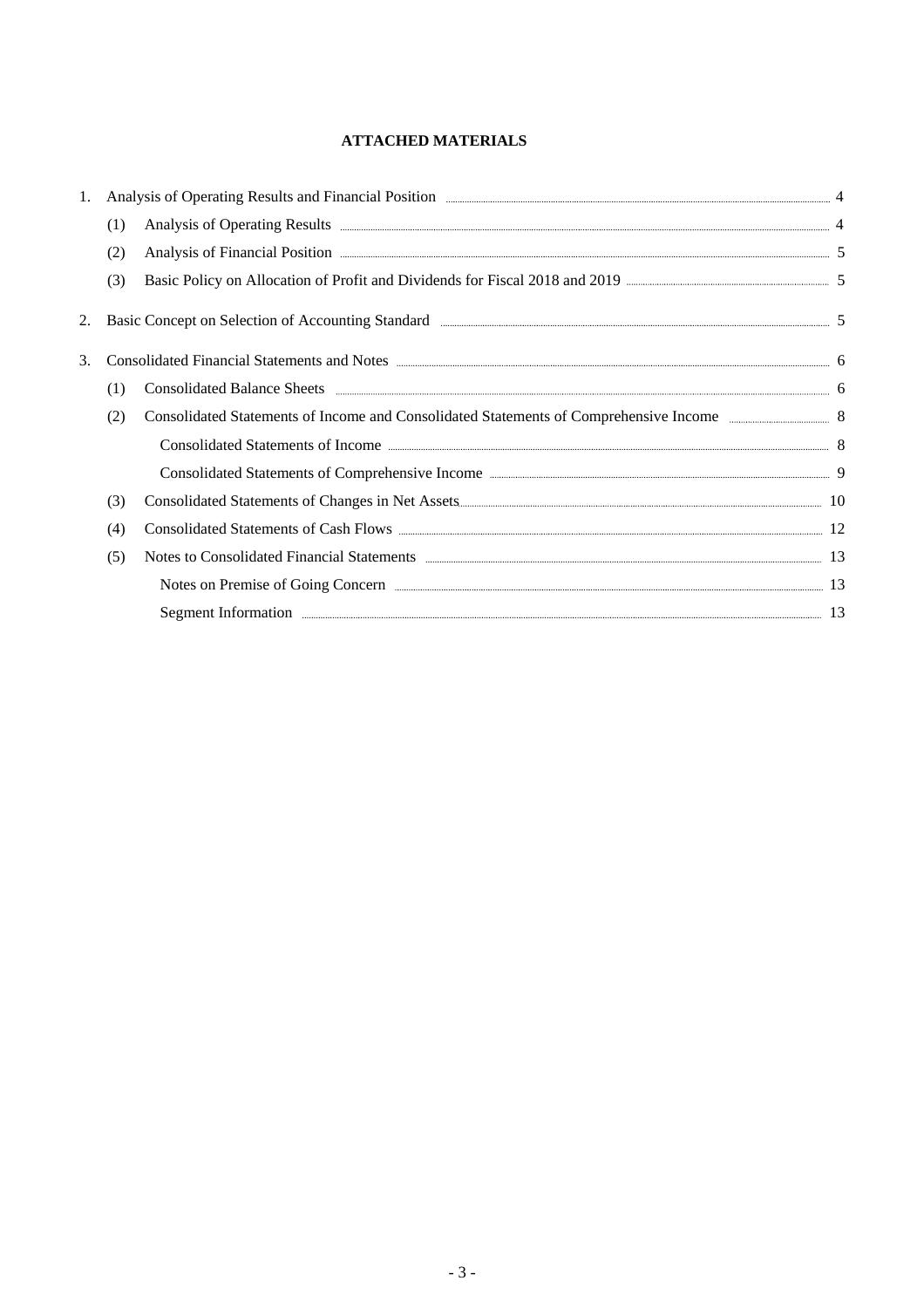## **1. Analysis of Operating Results and Financial Position**

## **(1) Analysis of Operating Results**

## **Operating Results for Fiscal 2018**

In fiscal 2018, the economy in Japan and overseas remained firm overall as Japan, the U.S., and Europe sustained a moderate recovery trend due to improvements in corporate earnings and the hiring environment, and signs of recovery were also observed in China and emerging countries.

In this situation, consolidated net sales for fiscal 2018 amounted to ¥314.7 billion. By segment, sales were ¥268.9 billion in the Consumer segment, ¥38.3 billion in the System Equipment segment, and ¥7.5 billion in the Others segment.

In the timepiece business, G-SHOCK, particularly the mid-price range G-STEEL line, performed well due to the effect of marketing for the 35th anniversary of G-SHOCK, with the acceleration of online sales in China especially driving growth. In the calculator business, scientific calculators for students overseas continued to be robust. The digital camera business was sluggish even with the launch of new products, due to a major contraction in the market, while the electronic musical instrument business contracted temporarily due to such factors as business structure reforms.

In profit for fiscal 2018, Casio posted ¥29.5 billion in consolidated operating profit after allowing for ¥6.6 billion loss in adjustment. In operating profit, the Consumer segment posted ¥35.0 billion, the System Equipment segment recorded ¥500 million, and the Others segment recorded ¥500 million.

In the timepiece business, high profitability was maintained with continued strong sales of highly profitable products. In the calculator business, profitability was secured with robust sales of scientific calculators overseas. In the digital camera business, losses increased due to the recording of expenses aimed at withdrawing from the compact digital camera market. The system equipment business secured a stable earnings base.

Casio posted ¥28.7 billion in ordinary profit, and ¥19.5 billion in profit attributable to owners of parent. Earnings per share (EPS) improved to ¥79.42.

#### **Forecasts**

Amid major changes in the business environment in Japan and overseas, Casio will promote company-wide reform to establish a base for stable growth, with the aim of significantly improving business performance. The main strategies for achieving this are as below.

- (a) In the timepiece business, Casio will expand the G-SHOCK lineup, launch products in new genres, and boost online sales to continue growing this business further and maintain high profitability.
- (b) In the education products business, Casio will continue growing the business and maintain high profitability by expanding school sales of scientific calculators and strengthen corporate sales of English language learning devices.
- (c) In system equipment business, Casio will establish a full-scale contribution to revenue and growth trajectory by boosting the strong hardware and solutions business.
- (d) In new businesses, Casio will strive to grow businesses and contribute to revenue by significantly strengthening wrist devices and accelerating the introduction of 2.5D printing systems.
- (e) In all businesses, Casio will strengthen sales by rebuilding distribution networks in overseas areas.

Currently, the forecasts for fiscal 2019 are as follows.

| (Consolidated results forecasts)         |                                                                    |
|------------------------------------------|--------------------------------------------------------------------|
| Net sales:                               | $\text{\textsterling}340.0 \text{ billion}$ (up 8.0% year-on-year) |
| Operating profit:                        | ¥35.0 billion (up 18.4% year-on-year)                              |
| Ordinary profit:                         | $\text{\#33.0 billion}$ (up 14.9% year-on-year)                    |
| Profit attributable to owners of parent: | $\text{\textdegree}23.0 \text{ billion}$ (up 17.6% year-on-year)   |

Exchange rates for fiscal 2019 are estimated at US\$  $1 = 4105$  and Euro  $1 = 4128$ .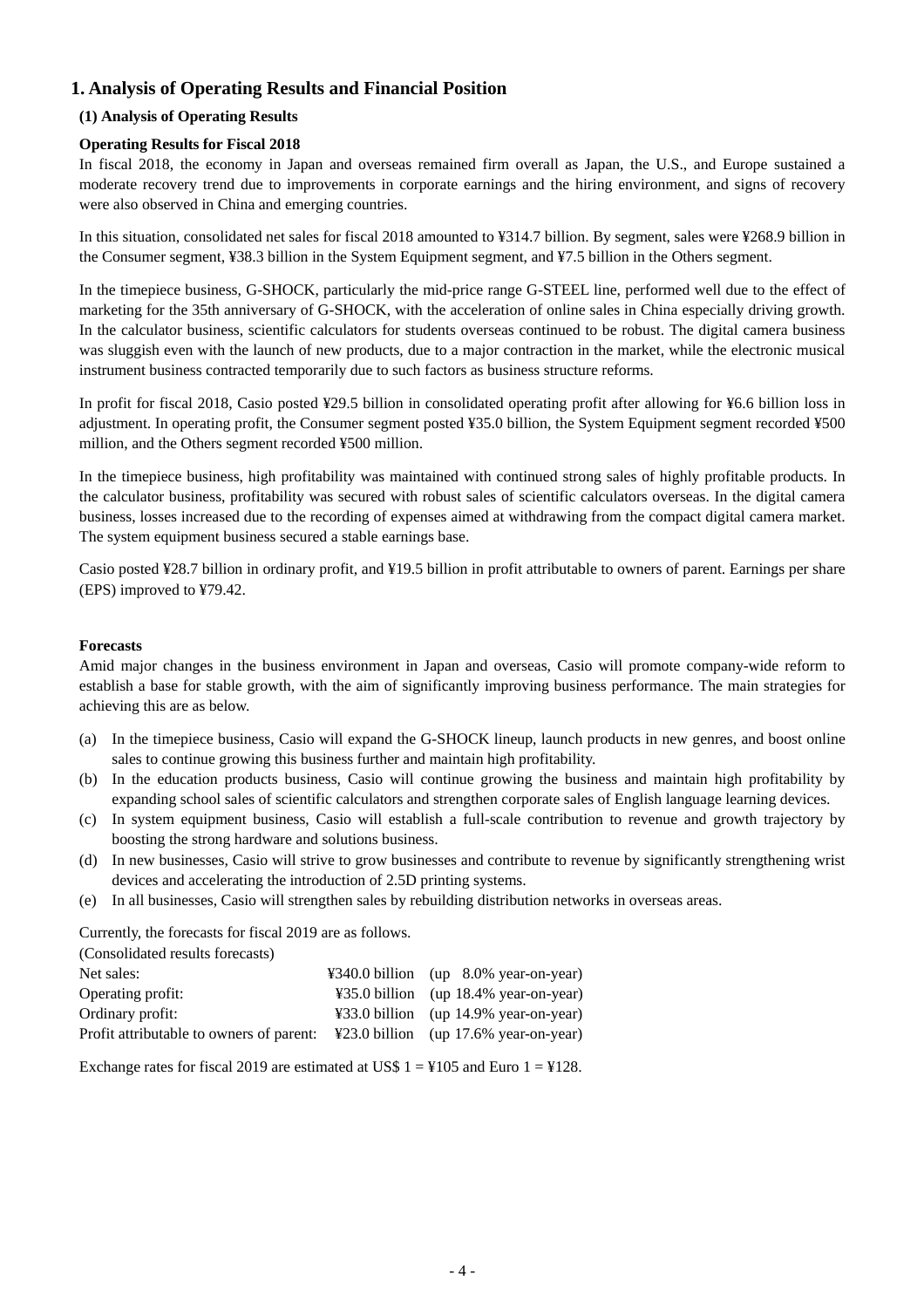#### **(2) Analysis of Financial Position**

Total assets at the end of fiscal 2018 stood at ¥364.3 billion, up ¥12.9 billion compared to the end of the previous year, mainly due to an increase in cash and deposits. Net assets increased ¥10.3 billion to ¥206.6 billion compared to the end of the previous fiscal year, mainly due to an increase in retained earnings. As a result, the equity ratio improved 0.8 points compared to the end of the previous fiscal year to 56.7%.

Net cash provided by operating activities was ¥34.5 billion, net cash used in investing activities was ¥8.3 billion, and net cash used in financing activities was ¥10.5 billion. As a result, consolidated cash and cash equivalents at the end of fiscal 2018 stood at ¥134.5 billion, ensuring adequate liquid funds.

Casio will continue to pursue effective management of its business assets, aiming to build a stable and strong stable financial structure.

#### **(3) Basic Policy on Allocation of Profit and Dividends for Fiscal 2018 and 2019**

Casio has positioned the maintenance and expansion of returns for all of its shareholders as an important management issue. The company's dividend policy is based on maintaining stable dividends, and Casio decides the allocation of profit by taking into account all factors such as profit levels, financial position, the dividend payout ratio, and future business expansion and forecasts.

Based on the policy outlined above, and taking business results into consideration, Casio plans to add a commemorative dividend for the 60th anniversary of its founding of ¥10 per share to the annual dividend of ¥40 per share which was the same amount paid in the previous fiscal year, resulting in a dividend of ¥50 per share in fiscal 2018.

## **2. Basic Concept on Selection of Accounting Standard**

Casio uses Japanese GAAP for the preparation of its consolidated financial statements in view of comparability for the period covered by the consolidated financial statements and inter-company comparability.

The Group's policy is to respond to the application of IFRS in an appropriate manner, taking into account a variety of circumstances inside and outside Japan.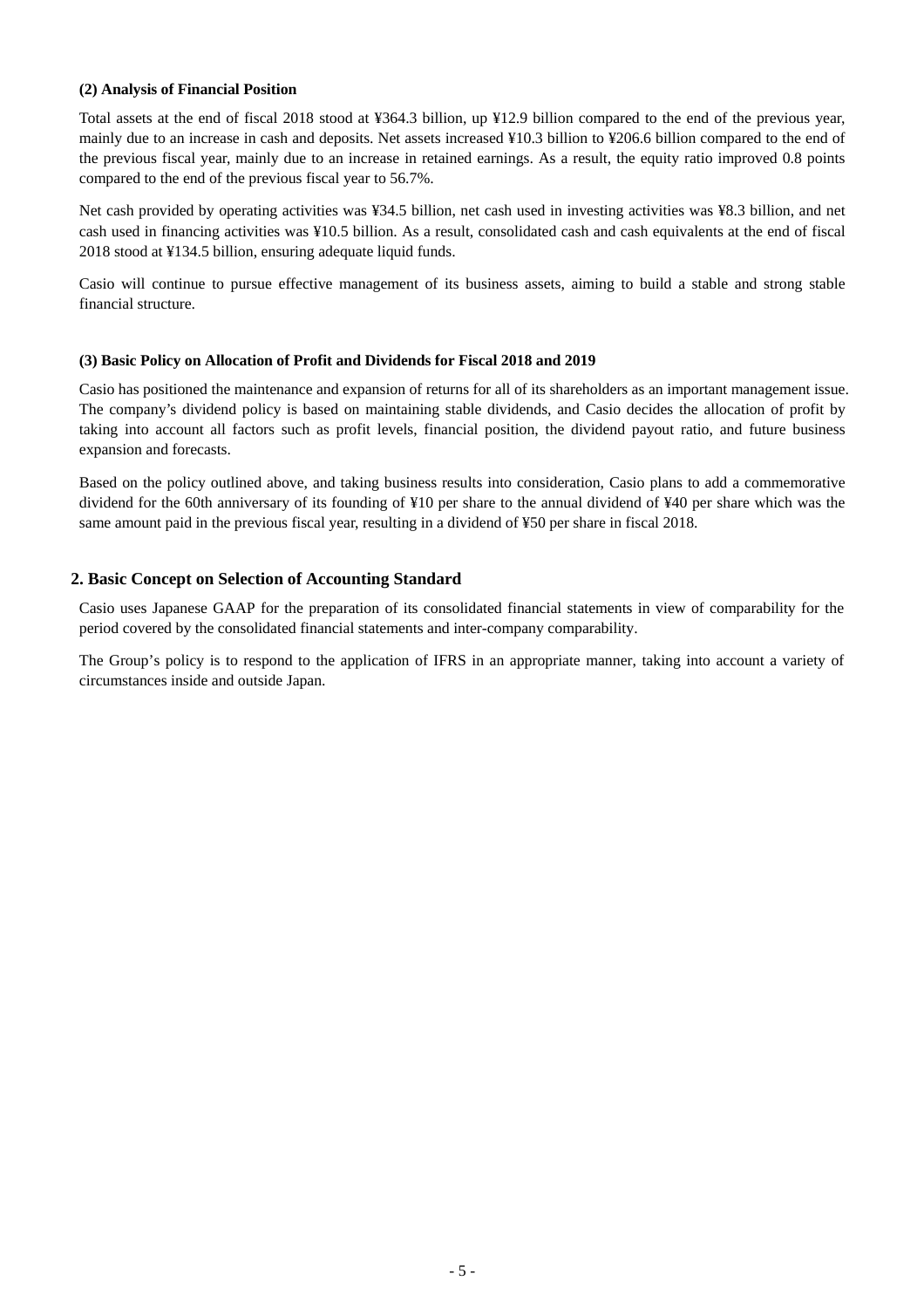## **3. Consolidated Financial Statements and Notes**

## **(1) Consolidated Balance Sheets**

|                                                   |                         | (Millions of yen)       |
|---------------------------------------------------|-------------------------|-------------------------|
|                                                   | As of<br>March 31, 2017 | As of<br>March 31, 2018 |
| <b>Assets</b>                                     |                         |                         |
| <b>Current assets</b>                             |                         |                         |
| Cash and deposits                                 | 55,197                  | 66,441                  |
| Notes and accounts receivable-trade               | 47,725                  | 45,171                  |
| Securities                                        | 43,920                  | 48,500                  |
| Finished goods                                    | 38,352                  | 36,450                  |
| Work in process                                   | 5,606                   | 5,582                   |
| Raw materials and supplies                        | 8,300                   | 7,649                   |
| Deferred tax assets                               | 6,155                   | 6,293                   |
| Short-term loans receivable with resale agreement | 20,000                  | 20,000                  |
| Other                                             | 8,740                   | 8,202                   |
| Allowance for doubtful accounts                   | (548)                   | (488)                   |
| <b>Total current assets</b>                       | 233,447                 | 243,800                 |
| <b>Non-current assets</b>                         |                         |                         |
| Property, plant and equipment                     |                         |                         |
| Buildings and structures                          | 58,239                  | 60,558                  |
| Accumulated depreciation                          | (42, 666)               | (43,248)                |
| Buildings and structures, net                     | 15,573                  | 17,310                  |
| Machinery, equipment and vehicles                 | 14,218                  | 15,046                  |
| Accumulated depreciation                          | (11, 552)               | (12,260)                |
| Machinery, equipment and vehicles, net            | 2,666                   | 2,786                   |
| Tools, furniture and fixtures                     | 35,285                  | 34,027                  |
| Accumulated depreciation                          | (32, 219)               | (30,970)                |
| Tools, furniture and fixtures, net                | 3,066                   | 3,057                   |
| Land                                              | 34,090                  | 33,543                  |
| Leased assets                                     | 3,022                   | 2,365                   |
| Accumulated depreciation                          | (1,934)                 | (1,275)                 |
| Leased assets, net                                | 1,088                   | 1,090                   |
| Construction in progress                          | 308                     | 246                     |
| Total property, plant and equipment               | 56,791                  | 58,032                  |
| Intangible assets                                 | 6,784                   | 7,036                   |
| Investments and other assets                      |                         |                         |
| Investment securities                             | 35,153                  | 37,029                  |
| Net defined benefit asset                         | 13,122                  | 13,000                  |
| Deferred tax assets                               | 3,227                   | 2,816                   |
| Other                                             | 2,995                   | 2,754                   |
| Allowance for doubtful accounts                   | (67)                    | (69)                    |
| Total investments and other assets                | 54,430                  | 55,530                  |
| <b>Total non-current assets</b>                   | 118,005                 | 120,598                 |
| <b>Total assets</b>                               | 351,452                 | 364,398                 |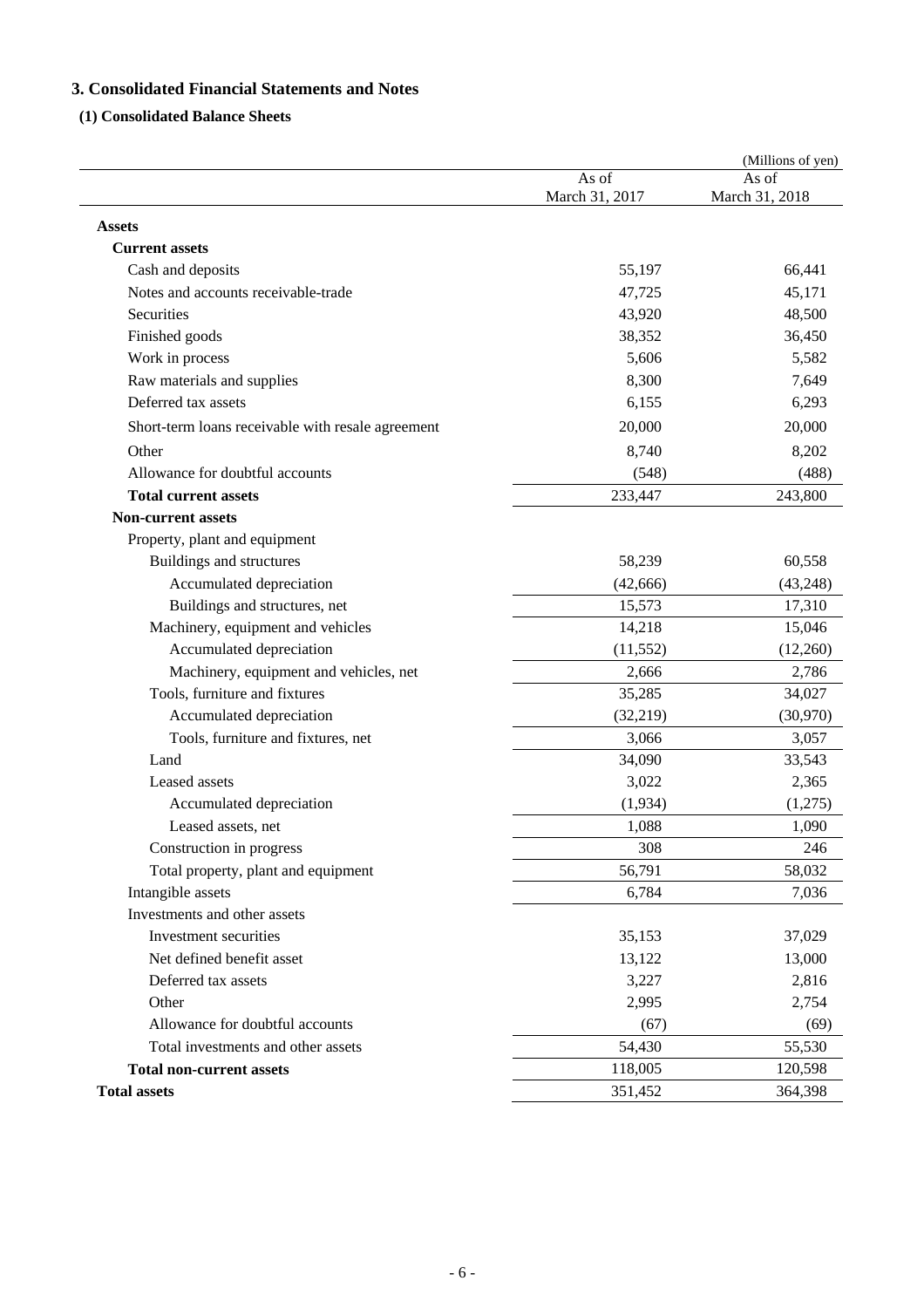|                                                       |                         | (Millions of yen)       |
|-------------------------------------------------------|-------------------------|-------------------------|
|                                                       | As of<br>March 31, 2017 | As of<br>March 31, 2018 |
| <b>Liabilities</b>                                    |                         |                         |
| <b>Current liabilities</b>                            |                         |                         |
| Notes and accounts payable-trade                      | 31,751                  | 30,752                  |
| Short-term loans payable                              | 155                     | 205                     |
| Current portion of long-term loans payable            | 2,000                   | 16,500                  |
| Accounts payable-other                                | 19,079                  | 19,444                  |
| Accrued expenses                                      | 12,357                  | 13,310                  |
| Income taxes payable                                  | 2,593                   | 3,810                   |
| Provision for product warranties                      | 772                     | 794                     |
| Provision for business structure improvement          | 631                     | 1,356                   |
| Other                                                 | 6,157                   | 7,566                   |
| <b>Total current liabilities</b>                      | 75,495                  | 93,737                  |
| <b>Non-current liabilities</b>                        |                         |                         |
| Bonds with share acquisition rights                   | 10,023                  | 10,013                  |
| Long-term loans payable                               | 61,000                  | 46,500                  |
| Deferred tax liabilities                              | 1,628                   | 1,544                   |
| Provision for business structure improvement          | 784                     | 1,239                   |
| Net defined benefit liability                         | 491                     | 322                     |
| Other                                                 | 5,699                   | 4,352                   |
| <b>Total non-current liabilities</b>                  | 79,625                  | 63,970                  |
| <b>Total liabilities</b>                              | 155,120                 | 157,707                 |
| <b>Net assets</b>                                     |                         |                         |
| <b>Shareholders' equity</b>                           |                         |                         |
| Capital stock                                         | 48,592                  | 48,592                  |
| Capital surplus                                       | 65,058                  | 65,058                  |
| Retained earnings                                     | 92,228                  | 101,938                 |
| Treasury shares                                       | (19, 942)               | (19, 949)               |
| <b>Total shareholders' equity</b>                     | 185,936                 | 195,639                 |
| <b>Accumulated other comprehensive income</b>         |                         |                         |
| Valuation difference on available-for-sale securities | 9,138                   | 10,885                  |
| Foreign currency translation adjustment               | (3,573)                 | (3,326)                 |
| Remeasurements of defined benefit plans               | 4,831                   | 3,493                   |
| Total accumulated other comprehensive income          | 10,396                  | 11,052                  |
| <b>Total net assets</b>                               | 196,332                 | 206,691                 |
| <b>Total liabilities and net assets</b>               | 351,452                 | 364,398                 |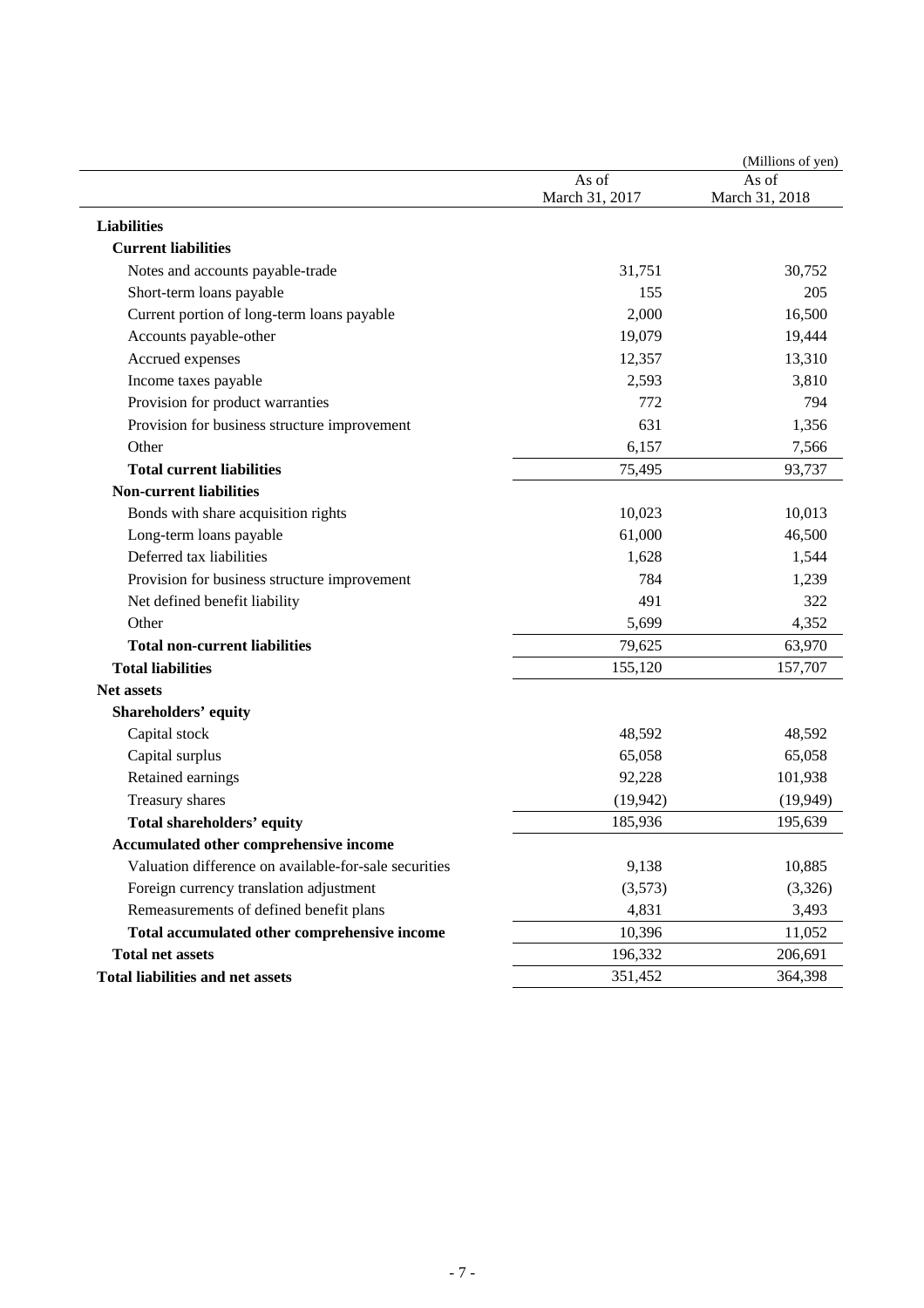# **(2) Consolidated Statements of Income and Consolidated Statements of Comprehensive Income**

**Consolidated Statements of Income** 

|                                              |                              | (Millions of yen)            |
|----------------------------------------------|------------------------------|------------------------------|
|                                              | Year ended<br>March 31, 2017 | Year ended<br>March 31, 2018 |
| <b>Net sales</b>                             | 321,213                      | 314,790                      |
| Cost of sales                                | 187,755                      | 179,215                      |
| Gross profit                                 | 133,458                      | 135,575                      |
| Selling, general and administrative expenses | 102,822                      | 106,007                      |
| <b>Operating profit</b>                      | 30,636                       | 29,568                       |
| Non-operating income                         |                              |                              |
| Interest income                              | 434                          | 517                          |
| Dividend income                              | 486                          | 541                          |
| Other                                        | 321                          | 264                          |
| Total non-operating income                   | 1,241                        | 1,322                        |
| Non-operating expenses                       |                              |                              |
| Interest expenses                            | 407                          | 284                          |
| Foreign exchange losses                      | 4,869                        | 1,171                        |
| Settlement package                           |                              | 254                          |
| Other                                        | 362                          | 455                          |
| Total non-operating expenses                 | 5,638                        | 2,164                        |
| <b>Ordinary profit</b>                       | 26,239                       | 28,726                       |
| Extraordinary income                         |                              |                              |
| Gain on sales of non-current assets          | 909                          | 90                           |
| Gain on sales of investment securities       | 426                          | 519                          |
| Gain on transfer of business                 | 500                          |                              |
| Total extraordinary income                   | 1,835                        | 609                          |
| <b>Extraordinary losses</b>                  |                              |                              |
| Loss on retirement of non-current assets     | 114                          | 55                           |
| <b>Impairment</b> loss                       | 19                           |                              |
| Business structure improvement expenses      | 4,469                        | 4,668                        |
| Other                                        | 17                           |                              |
| Total extraordinary losses                   | 4,619                        | 4,723                        |
| Profit before income taxes                   | 23,455                       | 24,612                       |
| Income taxes-current                         | 4,450                        | 5,174                        |
| Income taxes-deferred                        | 595                          | (125)                        |
| Total income taxes                           | 5,045                        | 5,049                        |
| <b>Profit</b>                                | 18,410                       | 19,563                       |
| Profit attributable to owners of parent      | 18,410                       | 19,563                       |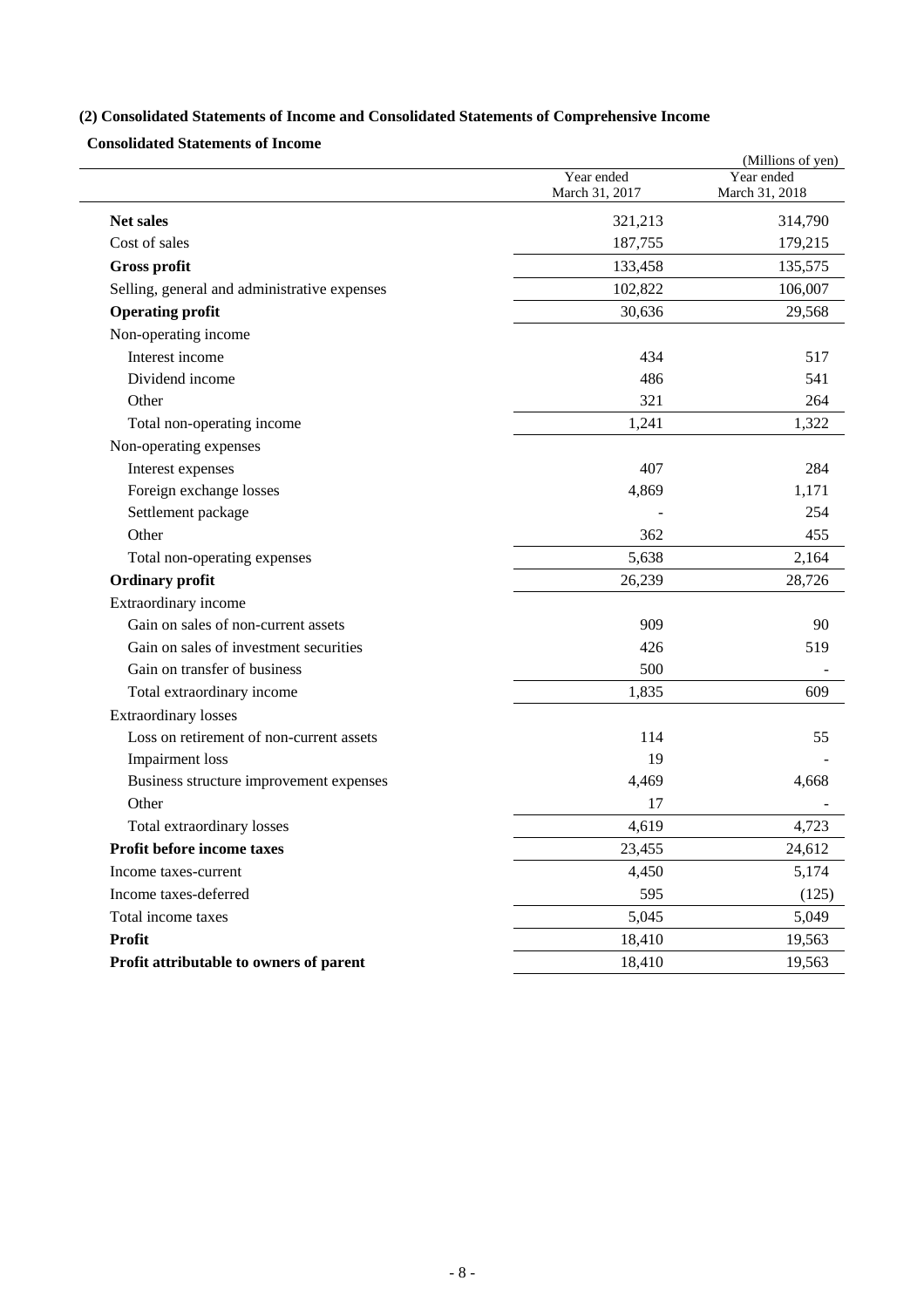## **Consolidated Statements of Comprehensive Income**

| Consolidated Statements of Complements of Income                                     |                |                   |
|--------------------------------------------------------------------------------------|----------------|-------------------|
|                                                                                      |                | (Millions of yen) |
|                                                                                      | Year ended     | Year ended        |
|                                                                                      | March 31, 2017 | March 31, 2018    |
| <b>Profit</b>                                                                        | 18,410         | 19,563            |
| Other comprehensive income                                                           |                |                   |
| Valuation difference on available-for-sale securities                                | 1,357          | 1,747             |
| Foreign currency translation adjustment                                              | (1,729)        | 247               |
| Remeasurements of defined benefit plans                                              | 2,057          | (1,338)           |
| Share of other comprehensive income of entities<br>accounted for using equity method | (0)            | $\Omega$          |
| Total other comprehensive income                                                     | 1,685          | 656               |
| <b>Comprehensive income</b>                                                          | 20,095         | 20,219            |
| Comprehensive income attributable to                                                 |                |                   |
| Comprehensive income attributable to owners of parent                                | 20,095         | 20,219            |
| Comprehensive income attributable to non-controlling<br>interests                    |                |                   |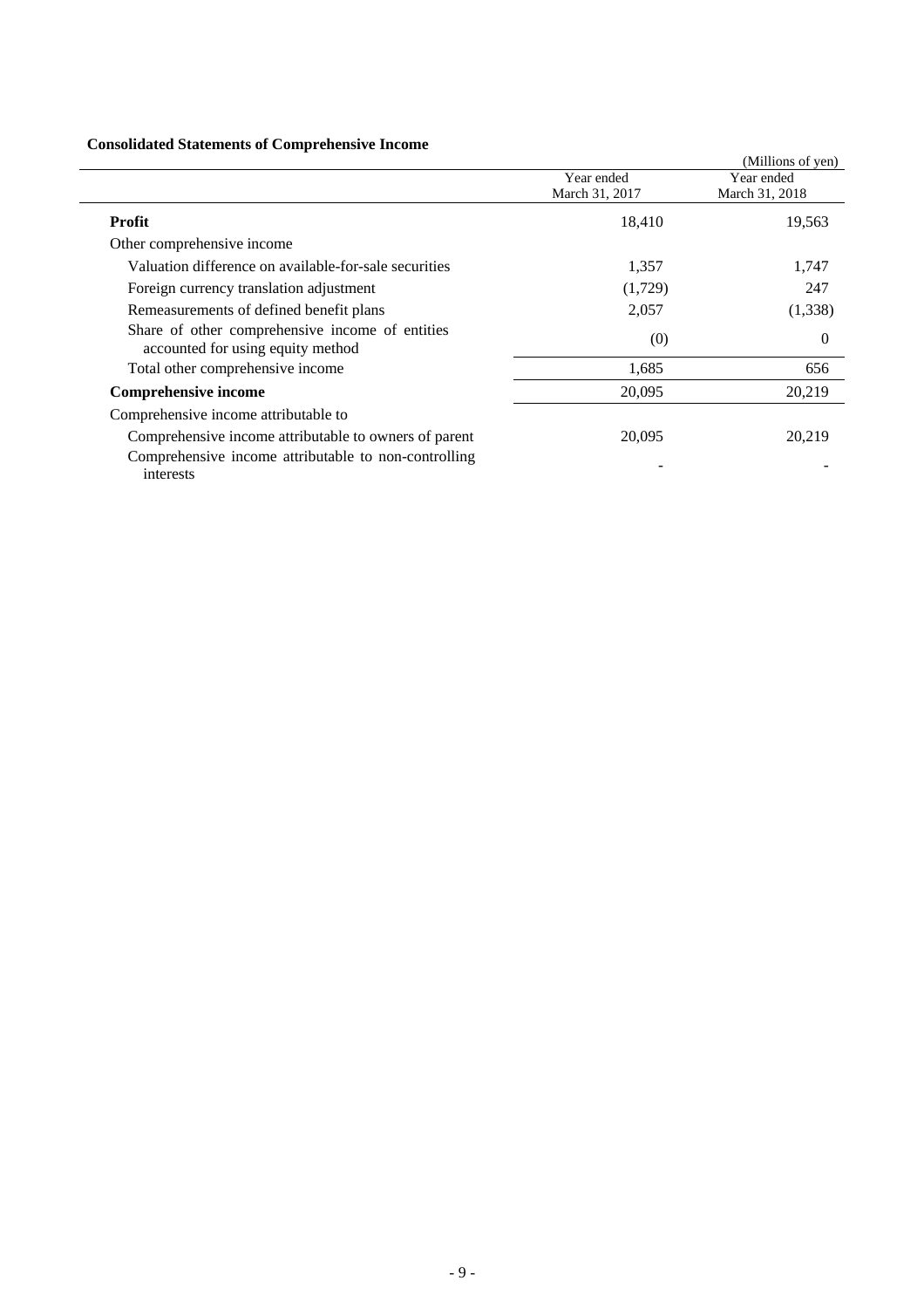# **(3) Consolidated Statements of Changes in Net Assets**

Year ended March 31, 2017 (Millions of yen)

| <b>Teal Under March 91, 2017</b>                           |                          |                    |                      |                    | $($ winnons or $y$ en $y$        |  |  |
|------------------------------------------------------------|--------------------------|--------------------|----------------------|--------------------|----------------------------------|--|--|
|                                                            | Shareholders' equity     |                    |                      |                    |                                  |  |  |
|                                                            | Capital<br>stock         | Capital<br>surplus | Retained<br>earnings | Treasury<br>shares | Total<br>shareholders'<br>equity |  |  |
| Balance at beginning<br>of current period                  | 48,592                   | 65,058             | 100,041              | (20,291)           | 193,400                          |  |  |
| Changes of items<br>during period                          |                          |                    |                      |                    |                                  |  |  |
| Dividends of surplus                                       |                          |                    | (10, 894)            |                    | (10, 894)                        |  |  |
| Profit attributable<br>to owners of parent                 |                          |                    | 18,410               |                    | 18,410                           |  |  |
| Purchase of<br>treasury shares                             |                          |                    |                      | (14,980)           | (14,980)                         |  |  |
| Disposal of<br>treasury shares                             |                          | $\Omega$           |                      | $\theta$           | $\Omega$                         |  |  |
| Retirement of<br>treasury shares                           |                          | (0)                | (15,329)             | 15,329             | -                                |  |  |
| Net changes of<br>items other than<br>shareholders' equity |                          |                    |                      |                    |                                  |  |  |
| Total changes of<br>items during period                    | $\overline{\phantom{0}}$ | (0)                | (7, 813)             | 349                | (7, 464)                         |  |  |
| Balance at end of<br>current period                        | 48,592                   | 65,058             | 92,228               | (19, 942)          | 185,936                          |  |  |

|                                                            | Accumulated other comprehensive income                       |                                            |                                                    |                                                       |                     |  |
|------------------------------------------------------------|--------------------------------------------------------------|--------------------------------------------|----------------------------------------------------|-------------------------------------------------------|---------------------|--|
|                                                            | Valuation difference on<br>available-for-<br>sale securities | Foreign currency<br>translation adjustment | Remeasure-<br>ments<br>of defined<br>benefit plans | Total<br>accumulated other<br>comprehensive<br>income | Total<br>net assets |  |
| Balance at beginning<br>of current period                  | 7,781                                                        | (1, 844)                                   | 2,774                                              | 8,711                                                 | 202,111             |  |
| Changes of items<br>during period                          |                                                              |                                            |                                                    |                                                       |                     |  |
| Dividends of surplus                                       |                                                              |                                            |                                                    |                                                       | (10, 894)           |  |
| Profit attributable<br>to owners of parent                 |                                                              |                                            |                                                    |                                                       | 18,410              |  |
| Purchase of<br>treasury shares                             |                                                              |                                            |                                                    |                                                       | (14,980)            |  |
| Disposal of<br>treasury shares                             |                                                              |                                            |                                                    |                                                       | $\Omega$            |  |
| Retirement of<br>treasury shares                           |                                                              |                                            |                                                    |                                                       |                     |  |
| Net changes of<br>items other than<br>shareholders' equity | 1,357                                                        | (1,729)                                    | 2,057                                              | 1,685                                                 | 1,685               |  |
| Total changes of<br>items during period                    | 1,357                                                        | (1,729)                                    | 2,057                                              | 1,685                                                 | (5,779)             |  |
| Balance at end of<br>current period                        | 9,138                                                        | (3,573)                                    | 4,831                                              | 10,396                                                | 196,332             |  |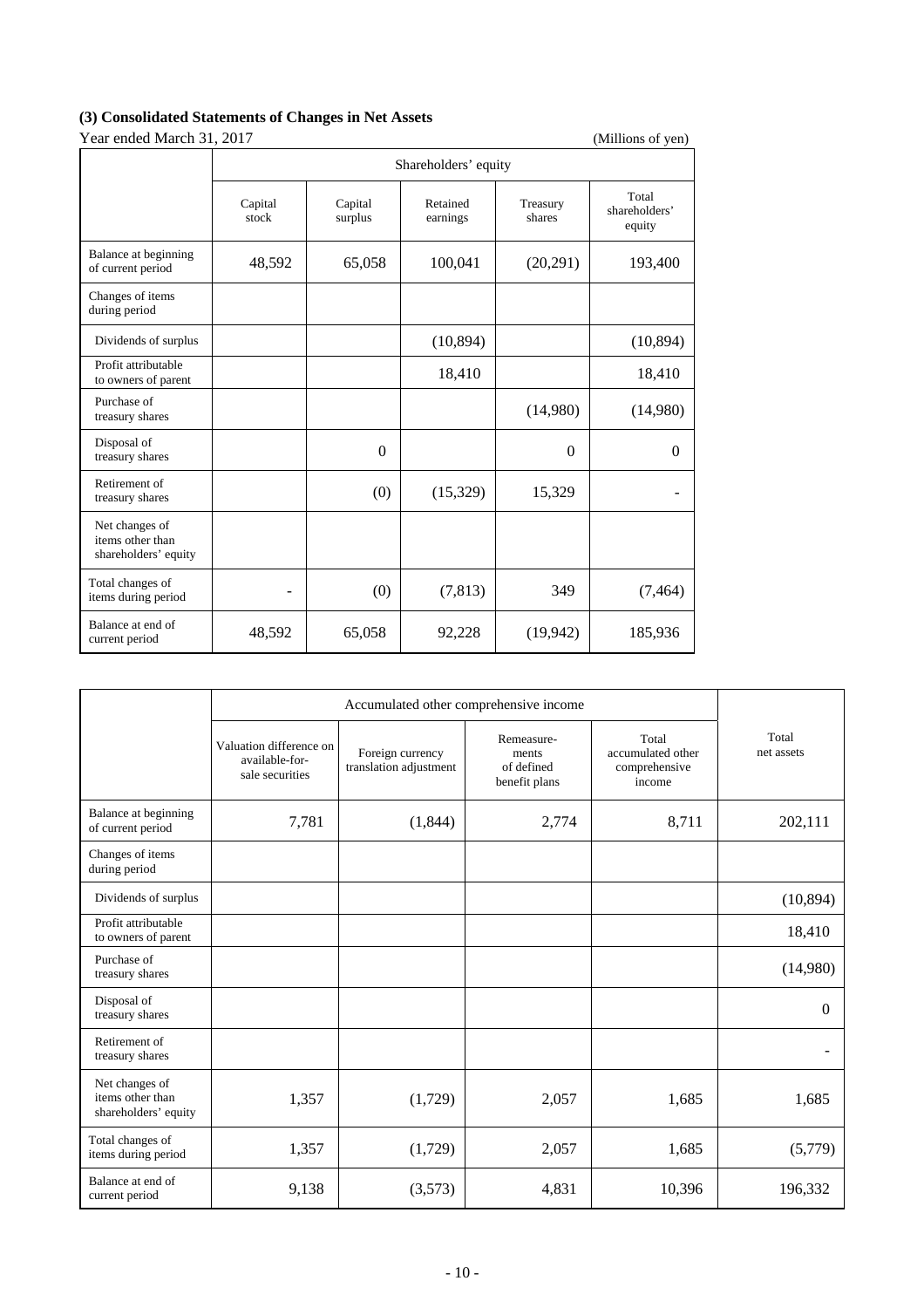| Year ended March 31, 2018                                  |                      |                    |                      |                    | (Millions of yen)                |  |  |
|------------------------------------------------------------|----------------------|--------------------|----------------------|--------------------|----------------------------------|--|--|
|                                                            | Shareholders' equity |                    |                      |                    |                                  |  |  |
|                                                            | Capital<br>stock     | Capital<br>surplus | Retained<br>earnings | Treasury<br>shares | Total<br>shareholders'<br>equity |  |  |
| Balance at beginning<br>of current period                  | 48,592               | 65,058             | 92,228               | (19, 942)          | 185,936                          |  |  |
| Changes of items<br>during period                          |                      |                    |                      |                    |                                  |  |  |
| Dividends of surplus                                       |                      |                    | (9,853)              |                    | (9, 853)                         |  |  |
| Profit attributable<br>to owners of parent                 |                      |                    | 19,563               |                    | 19,563                           |  |  |
| Purchase of<br>treasury shares                             |                      |                    |                      | (7)                | (7)                              |  |  |
| Disposal of<br>treasury shares                             |                      | $\Omega$           |                      | $\Omega$           | $\Omega$                         |  |  |
| Retirement of<br>treasury shares                           |                      |                    |                      |                    | -                                |  |  |
| Net changes of<br>items other than<br>shareholders' equity |                      |                    |                      |                    |                                  |  |  |
| Total changes of<br>items during period                    |                      | $\boldsymbol{0}$   | 9,710                | (7)                | 9,703                            |  |  |
| Balance at end of<br>current period                        | 48,592               | 65,058             | 101,938              | (19, 949)          | 195,639                          |  |  |

|                                                            | Accumulated other comprehensive income                       |                                            |                                                    |                                                       |                     |  |
|------------------------------------------------------------|--------------------------------------------------------------|--------------------------------------------|----------------------------------------------------|-------------------------------------------------------|---------------------|--|
|                                                            | Valuation difference on<br>available-for-<br>sale securities | Foreign currency<br>translation adjustment | Remeasure-<br>ments<br>of defined<br>benefit plans | Total<br>accumulated other<br>comprehensive<br>income | Total<br>net assets |  |
| Balance at beginning<br>of current period                  | 9,138                                                        | (3,573)                                    | 4,831                                              | 10,396                                                | 196,332             |  |
| Changes of items<br>during period                          |                                                              |                                            |                                                    |                                                       |                     |  |
| Dividends of surplus                                       |                                                              |                                            |                                                    |                                                       | (9,853)             |  |
| Profit attributable<br>to owners of parent                 |                                                              |                                            |                                                    |                                                       | 19,563              |  |
| Purchase of<br>treasury shares                             |                                                              |                                            |                                                    |                                                       | (7)                 |  |
| Disposal of<br>treasury shares                             |                                                              |                                            |                                                    |                                                       | $\Omega$            |  |
| Retirement of<br>treasury shares                           |                                                              |                                            |                                                    |                                                       |                     |  |
| Net changes of<br>items other than<br>shareholders' equity | 1,747                                                        | 247                                        | (1, 338)                                           | 656                                                   | 656                 |  |
| Total changes of<br>items during period                    | 1,747                                                        | 247                                        | (1, 338)                                           | 656                                                   | 10,359              |  |
| Balance at end of<br>current period                        | 10,885                                                       | (3,326)                                    | 3,493                                              | 11,052                                                | 206,691             |  |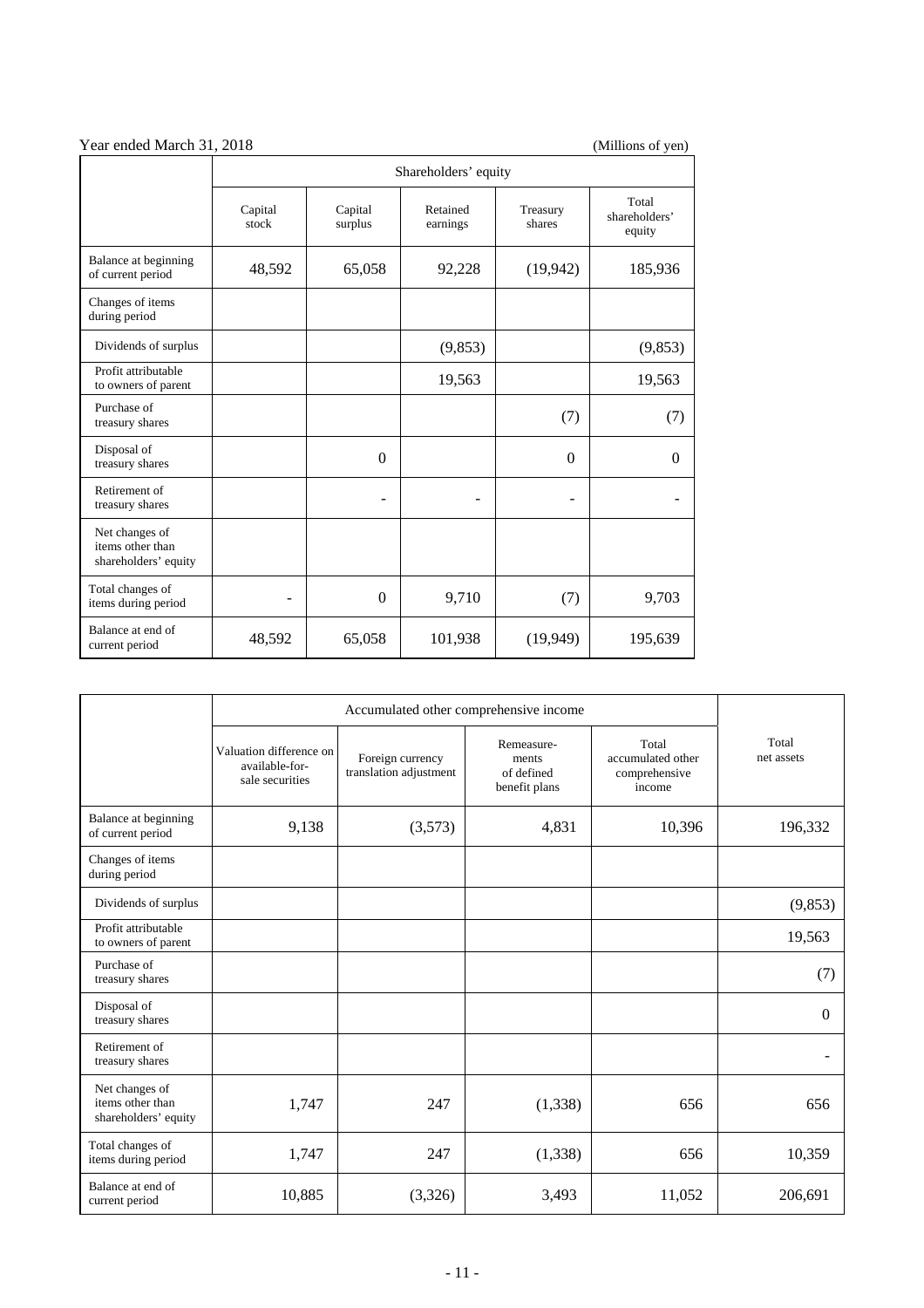## **(4) Consolidated Statements of Cash Flows**

|                                                                      | Year ended<br>March 31, 2017 | (Millions of yen)<br>Year ended<br>March 31, 2018 |
|----------------------------------------------------------------------|------------------------------|---------------------------------------------------|
| <b>Cash flows from operating activities</b>                          |                              |                                                   |
| Profit before income taxes                                           | 23,455                       | 24,612                                            |
| Depreciation                                                         | 9,741                        | 9,394                                             |
| Impairment loss                                                      | 19                           |                                                   |
| Loss (gain) on sales and retirement of non-current assets            | (795)                        | (35)                                              |
| Loss (gain) on sales of investment securities                        | (426)                        | (519)                                             |
| Increase (decrease) in net defined benefit liability                 | (828)                        | (173)                                             |
| Interest and dividend income                                         | (920)                        | (1,058)                                           |
| Interest expenses                                                    | 407                          | 284                                               |
| Foreign exchange losses (gains)                                      | 1,309                        | 62                                                |
| Share of (profit) loss of entities accounted for using equity method | (15)                         | (9)                                               |
| Loss (gain) on transfer of business                                  | (500)                        |                                                   |
| Decrease (increase) in notes and accounts receivable-trade           | 164                          | 2,866                                             |
| Decrease (increase) in inventories                                   | 4,157                        | 3,113                                             |
| Increase (decrease) in notes and accounts payable-trade              | (2, 456)                     | (734)                                             |
| Decrease/increase in consumption taxes receivable/payable            | 1,156                        | (331)                                             |
| Other, net                                                           | (82)                         | (84)                                              |
| Subtotal                                                             | 34,386                       | 37,388                                            |
| Interest and dividend income received                                | 897                          | 1,042                                             |
| Interest expenses paid                                               | (412)                        | (285)                                             |
| Income taxes paid                                                    | (6,951)                      | (3,592)                                           |
| Net cash provided by (used in) operating activities                  | 27,920                       | 34,553                                            |
| <b>Cash flows from investing activities</b>                          |                              |                                                   |
| Payments into time deposits                                          | (1, 438)                     | (1, 436)                                          |
| Proceeds from withdrawal of time deposits                            | 1,439                        | 1,423                                             |
| Purchase of property, plant and equipment                            | (4, 815)                     | (6,297)                                           |
| Proceeds from sales of property, plant and equipment                 | 3,564                        | 624                                               |
| Purchase of intangible assets                                        | (4,148)                      | (4,182)                                           |
| Purchase of investment securities                                    | (23)                         | (12)                                              |
| Proceeds from sales and redemption of investment securities          | 1,816                        | 1,569                                             |
| Purchase of shares of subsidiaries and associates                    | (180)                        |                                                   |
| Proceeds from transfer of business                                   | 500                          |                                                   |
| Other, net                                                           | 30                           | (0)                                               |
| Net cash provided by (used in) investing activities                  | (3,255)                      | (8,311)                                           |
| <b>Cash flows from financing activities</b>                          |                              |                                                   |
| Net increase (decrease) in short-term loans payable                  | (105)                        | 50                                                |
| Proceeds from long-term loans payable                                | 21,500                       | 2,000                                             |
| Repayments of long-term loans payable                                | (25,500)                     | (2,000)                                           |
| Purchase of treasury shares                                          | (14,980)                     | (8)                                               |
| Proceeds from sales of treasury shares                               | $\overline{0}$               | 0                                                 |
| Repayments of finance lease obligations                              | (954)                        | (778)                                             |
| Cash dividends paid                                                  | (10, 894)                    | (9, 853)                                          |
| Net cash provided by (used in) financing activities                  | (30, 933)                    | (10, 589)                                         |
| Effect of exchange rate change on cash and cash equivalents          | (3,034)                      | 146                                               |
| Net increase (decrease) in cash and cash equivalents                 | (9,302)                      | 15,799                                            |
| Cash and cash equivalents at beginning of period                     | 128,057                      | 118,755                                           |
| Cash and cash equivalents at end of period                           | 118,755                      | 134,554                                           |
|                                                                      |                              |                                                   |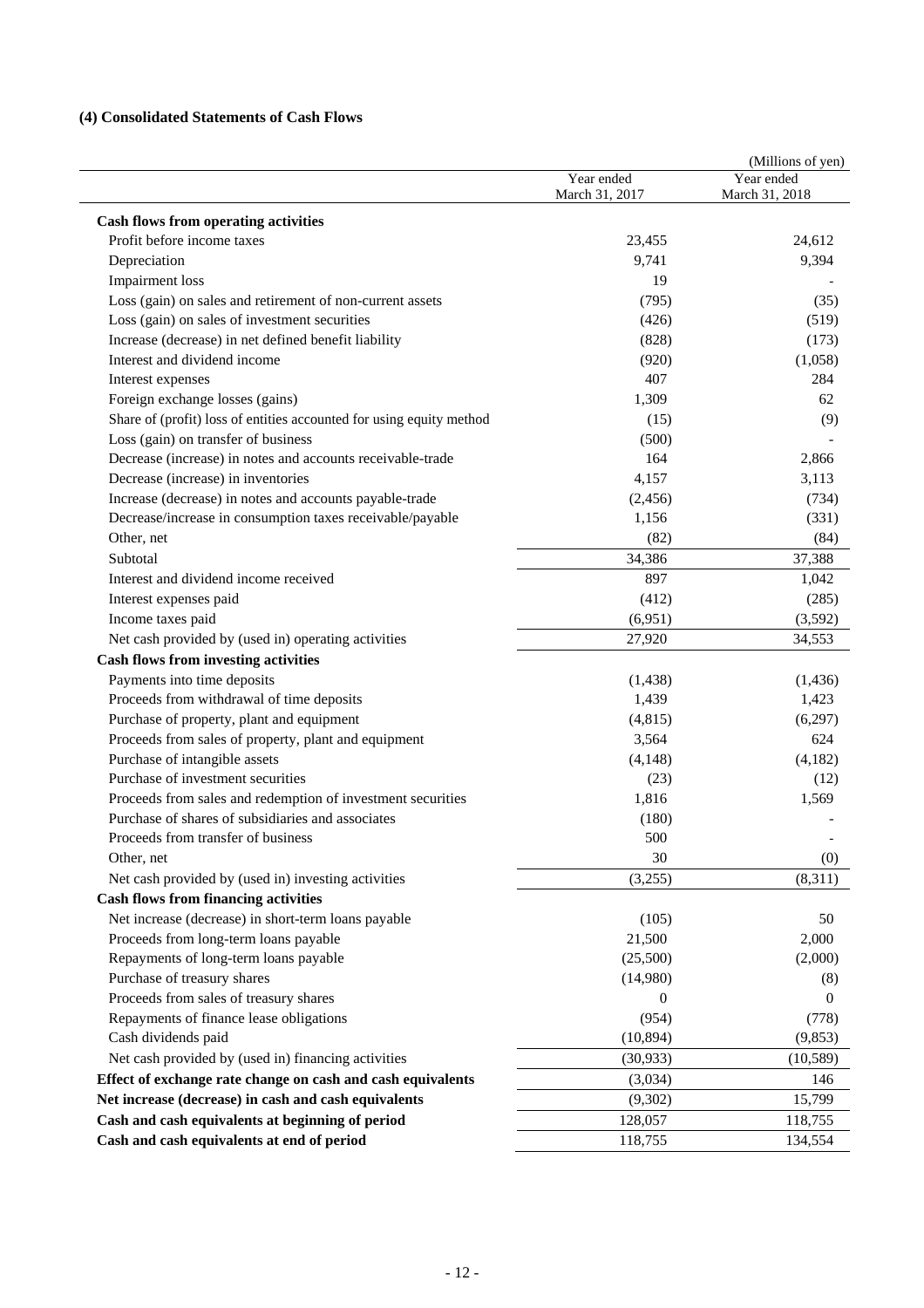#### **(5) Notes to Consolidated Financial Statements**

#### **Notes on Premise of Going Concern**

Not applicable.

#### **Segment Information**

#### 1. Overview of Reportable Segments

The company's reportable segments consist of the company's constituent units for which separate financial information is available and which are subject to periodic examination in order for the board of directors to determine the allocation of management resources and evaluate financial results.

The company has designated three areas of segment reporting, which are the "Consumer," "System Equipment," and "Others" segments, based on the type of products and services, and the market and consumer categories. The categories of the main products and services belonging to each reportable segment are as follows.

Consumer ··············· Watches, Clocks, Electronic dictionaries, Electronic calculators, Label printers, Electronic musical instruments, Digital cameras, etc.

System Equipment ··· Handheld terminals, Electronic cash registers, Office computers, Data projectors, etc. Others ······················ Molds, etc.

| Year ended March 31, 2017<br>(Millions of yen)                     |          |                     |                     |         |                          |                                                                   |  |
|--------------------------------------------------------------------|----------|---------------------|---------------------|---------|--------------------------|-------------------------------------------------------------------|--|
|                                                                    |          |                     | Reportable segments |         |                          | Amounts on<br>consolidated<br>financial<br>statements<br>(Note 2) |  |
|                                                                    | Consumer | System<br>Equipment | Others              | Total   | Adjustments<br>(Note 1)  |                                                                   |  |
| Net sales                                                          |          |                     |                     |         |                          |                                                                   |  |
| (1) External customers                                             | 272,804  | 39,734              | 8,675               | 321,213 |                          | 321,213                                                           |  |
| (2) Intersegment                                                   |          | 29                  | 6,888               | 6,918   | (6,918)                  |                                                                   |  |
| Total                                                              | 272,805  | 39,763              | 15,563              | 328,131 | (6,918)                  | 321,213                                                           |  |
| Segment profit (loss)                                              | 37,194   | (2,224)             | 335                 | 35,305  | (4,669)                  | 30,636                                                            |  |
| Segment assets                                                     | 190,178  | 40,744              | 19,985              | 250,907 | 100,545                  | 351,452                                                           |  |
| Others                                                             |          |                     |                     |         |                          |                                                                   |  |
| Depreciation                                                       | 7,044    | 1,957               | 421                 | 9,422   | 319                      | 9,741                                                             |  |
| Amortization of goodwill                                           | 28       | 11                  |                     | 39      |                          | 39                                                                |  |
| Investment to entities accounted<br>for using equity method        |          |                     | 2,701               | 2,701   | $\overline{\phantom{0}}$ | 2,701                                                             |  |
| Increase in property, plant and<br>equipment and intangible assets | 7,561    | 2,208               | 174                 | 9,943   | 177                      | 10,120                                                            |  |

## 2. Information on Net Sales, Profit or Loss, Assets and Others for Each Reportable Segment

Notes: 1. Adjustments are as shown below:

- (1) The 4,669 million yen downward adjustment to segment profit (loss) includes corporate expenses of 4,669 million yen that are not allocated to any reportable segments. Corporate expenses principally consist of administrative expenses of the parent company and R&D expenses for fundamental research, which are not attributable to any reportable segments.
- (2) The 100,545 million yen adjustment to segment assets includes corporate assets of 101,134 million yen that are not allocated to any reportable segments.
- (3) The 319 million yen adjustment to depreciation consists of depreciation for assets related to administrative divisions that are not attributable to any reportable segments.
- (4) The 177 million yen adjustment to the increase in property, plant and equipment and intangible assets consists of capital expenditures in administrative divisions that are not attributable to any reportable segments.
- 2. Segment profit (loss) is reconciled with operating profit in the consolidated financial statements.